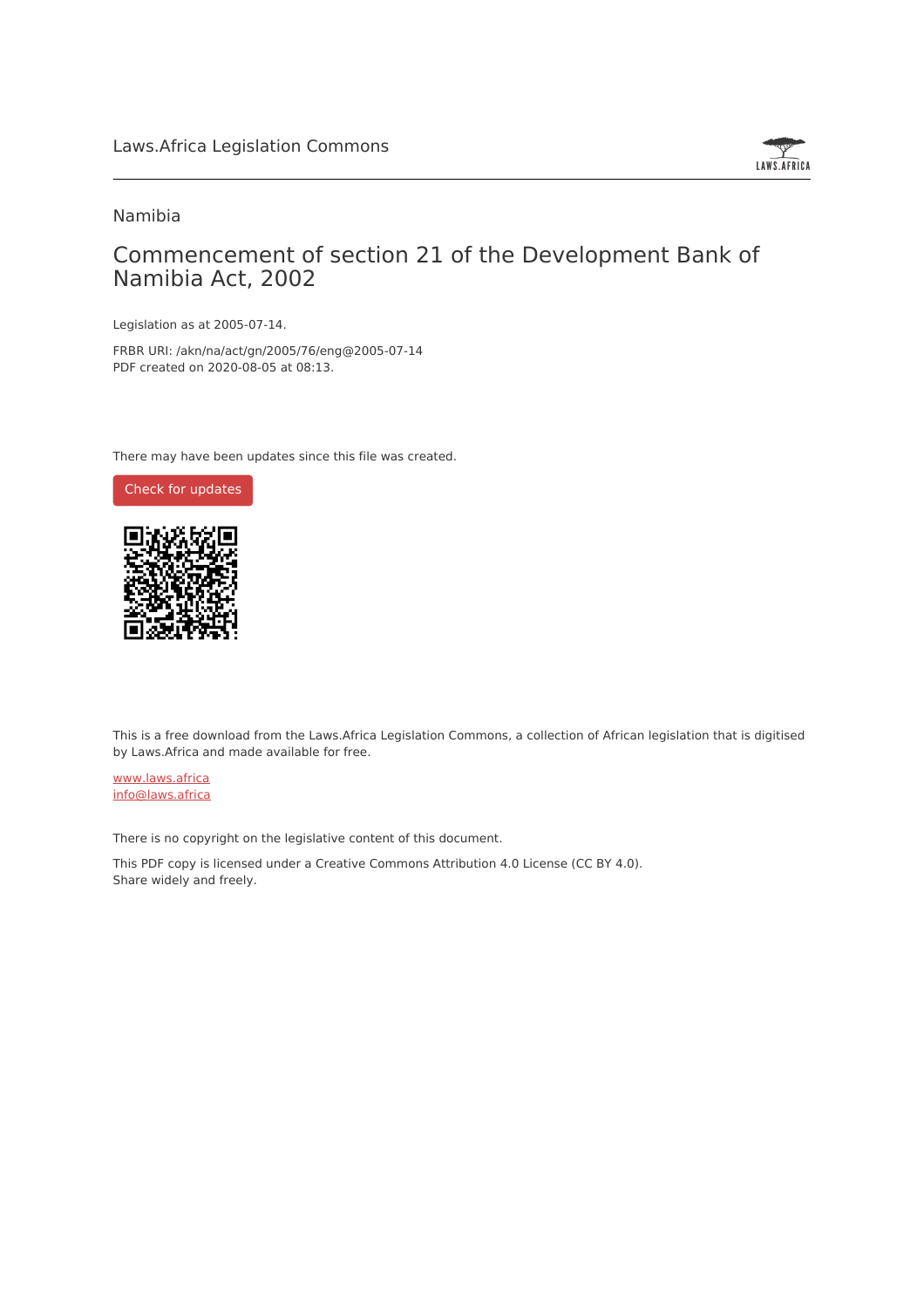## **Table of Contents**

| Commencement of section 21 of the Development Bank of Namibia Act, 2002 |  |
|-------------------------------------------------------------------------|--|
| Government Notice 76 of 2005                                            |  |